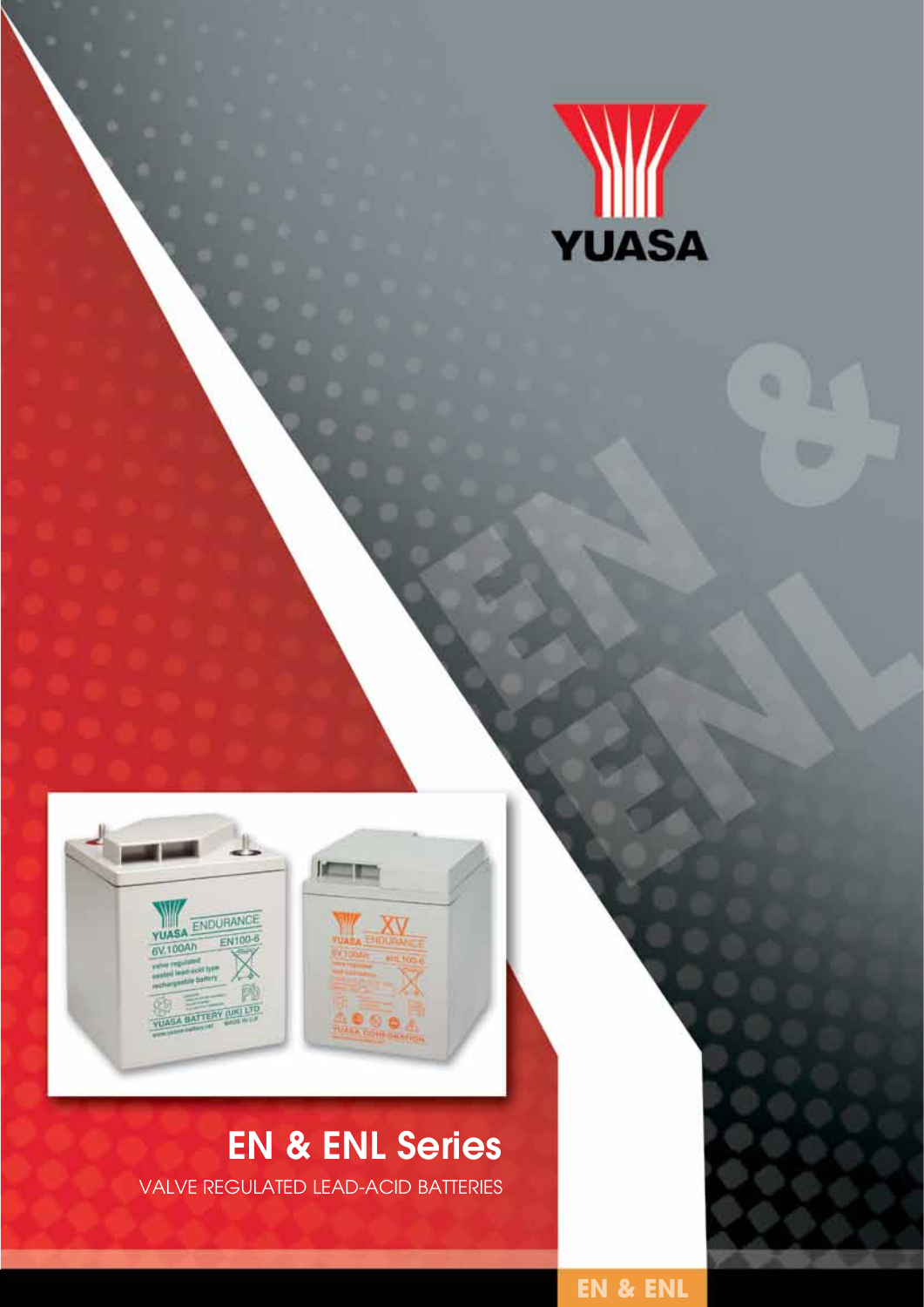### EN & ENL Endurance VRLA Batteries

Suitable for all standby applications including Telecommunications, UPS, Emergency Lighting. Endurance range Batteries from Yuasa are the engineer's choice for even the most critical standby applications, available in 10 year (EN) and 15 year (ENL) models.

#### **FEATURES**

- Long Life in standby (10 and 15 year design life options).
- Unique mix and match parallel assembly allows extensive variations to network capacity.
- Electrolyte Suspension. A.G.M. technology assures no free electrolyte to spill or worry about.
- High gas recombination efficiency. Eliminates the need for forced ventilation and separate battery rooms.
- Case Material Oxygen index 30.
- Fully compliant with BS6290-4 and IEC896-2.





#### Layout



**EN & ENL**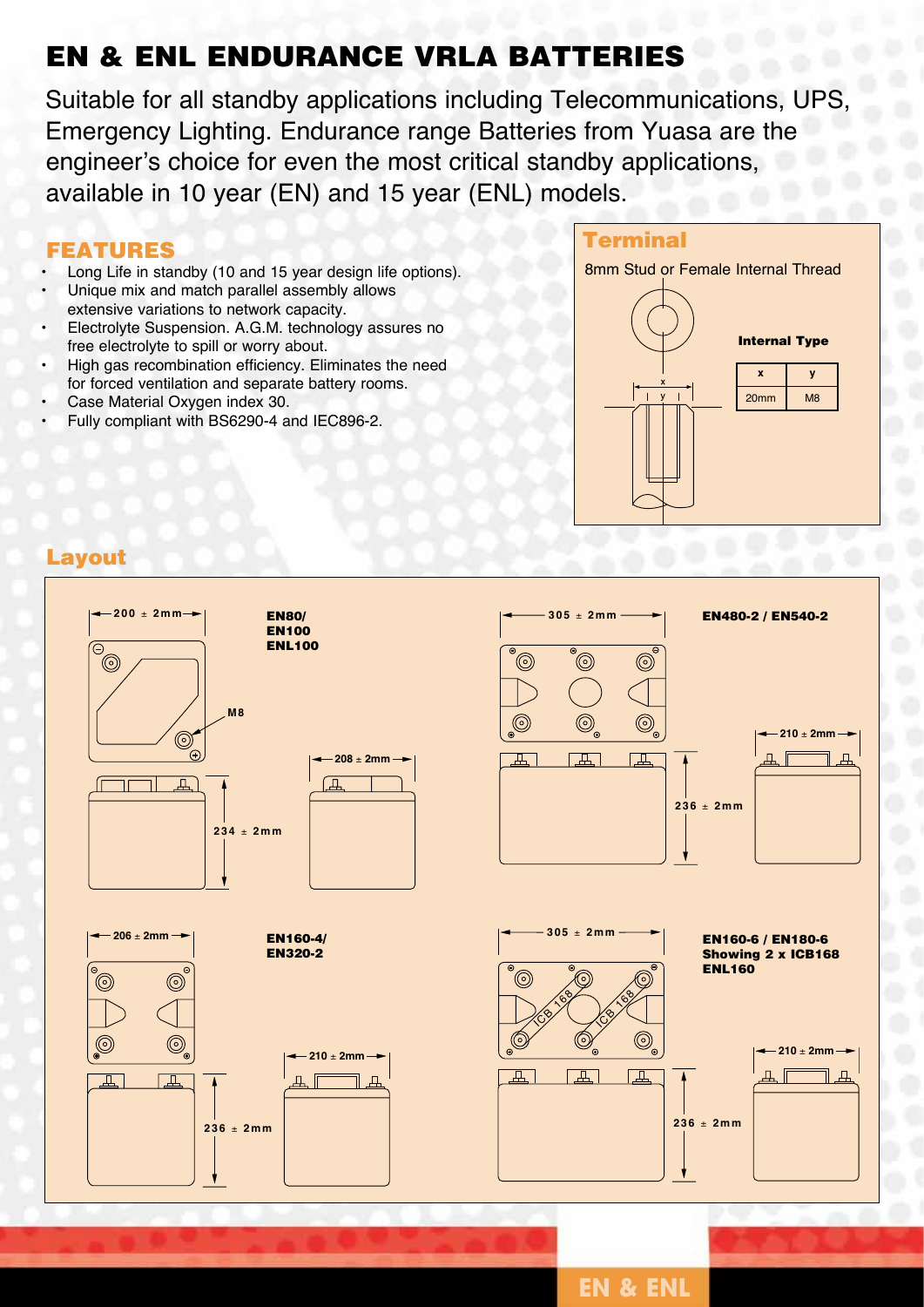#### General Specifications

| <b>Nominal Capacity (Ah)</b> | <b>EN80-6</b> | <b>EN80-4</b> | <b>EN100-6</b> | <b>ENL100-6</b>    | <b>EN100-4</b> | <b>EN160-6</b> | <b>EN180-6</b> | <b>ENL160-6</b> | <b>EN160-4</b> | <b>EN320-2</b>          | <b>EN480-2</b> | <b>EN540-2</b> |
|------------------------------|---------------|---------------|----------------|--------------------|----------------|----------------|----------------|-----------------|----------------|-------------------------|----------------|----------------|
| 10hr to 1.85vpc              | 80            | 80            | 100            | 100                | 100            | 160            | 180            | 160             | 160            | 320                     | 480            | 540            |
| 3hr to 1.80vpc               | 65            | 65            | 81             | 81                 | 81             | 129            | 145            | 129             | 129            | 258                     | 387            | 435            |
| 1 hr to 1.75vpc              | 53            | 53            | 66             | 66                 | 66             | 105            | 118            | 105             | 105            | 210                     | 315            | 354            |
| Voltage                      | 6             | 4             | 6              | 6                  | 4              | 6              | 6<br>٠         | 6               | 4              | $\mathbf{2}$            | 2              | 2              |
| Energy Density (Wh/L)        | 49            | 33            | 62             | 69                 | 41             | 63             | 71             | 63              | 63             | 63                      | 63             | 71             |
| Specific Energy (Wh. kg)     | 20.8          | 18            | 26             | 26                 | 26             | 27             | 30             | 27              | 27             | 27                      | 27             | 30             |
| Int Resistance (m.ohms)      | 1.8           | 1.2           | 1.8            | 1.8                | 1.2            | 1.2            | 1.2            | 1.2             | 0.8            | 0.3                     | 0.2            | 0.2            |
| Maximum discharge (A)        | 480           | 480           | 600            | 600                | 600            | 960            | 960            | 960             | 960            | 1920                    | 2880           | 2880           |
| <b>Short Circuit current</b> | 800           | 800           | 1000           | 1000               | 1000           | 1500           | 1500           | 1500            | 1500           | 3000                    | 4500           | 4500           |
| <b>Dimensions (mm)</b>       |               |               |                |                    |                |                |                |                 |                |                         |                |                |
| Length                       | 200           | 200           | 200            | 200                | 200            | 305            | 305            | 305             | 206            | 206                     | 206            | 206            |
| Width                        | 208           | 208           | 208            | 208                | 208            | 210            | 210            | 210             | 210            | 210                     | 210            | 210            |
| Height overall               | 238           | 238           | 238            | 234                | 238            | 240            | 240            | 236             | 240            | 240                     | 240            | 240            |
| Weight (kg)                  | 23            | 17.5          | 23             | 23                 | 17.5           | 35             | 35             | 35              | 24             | 24                      | 35             | 35             |
| <b>Terminal</b>              | $\prec$       |               |                | 8mm Male Stud<br>> |                |                | $\,<\,$        |                 |                | Female Insert<br>$\geq$ |                |                |
| Terminal Torque (Nm)         | 6.1           | 6.1           | 6.1            | 6.1                | 6.1            | 6.1            | 6.1            | 6.1             | 6.1            | 6.1                     | 6.1            | 6.1            |







## Methods (at 20˚C)

*Standby use: Float charging voltage 2.26v + 0.005v*

#### CAUTION

- *- Avoid short circuit. - Do not charge in a*
- *sealed container.*